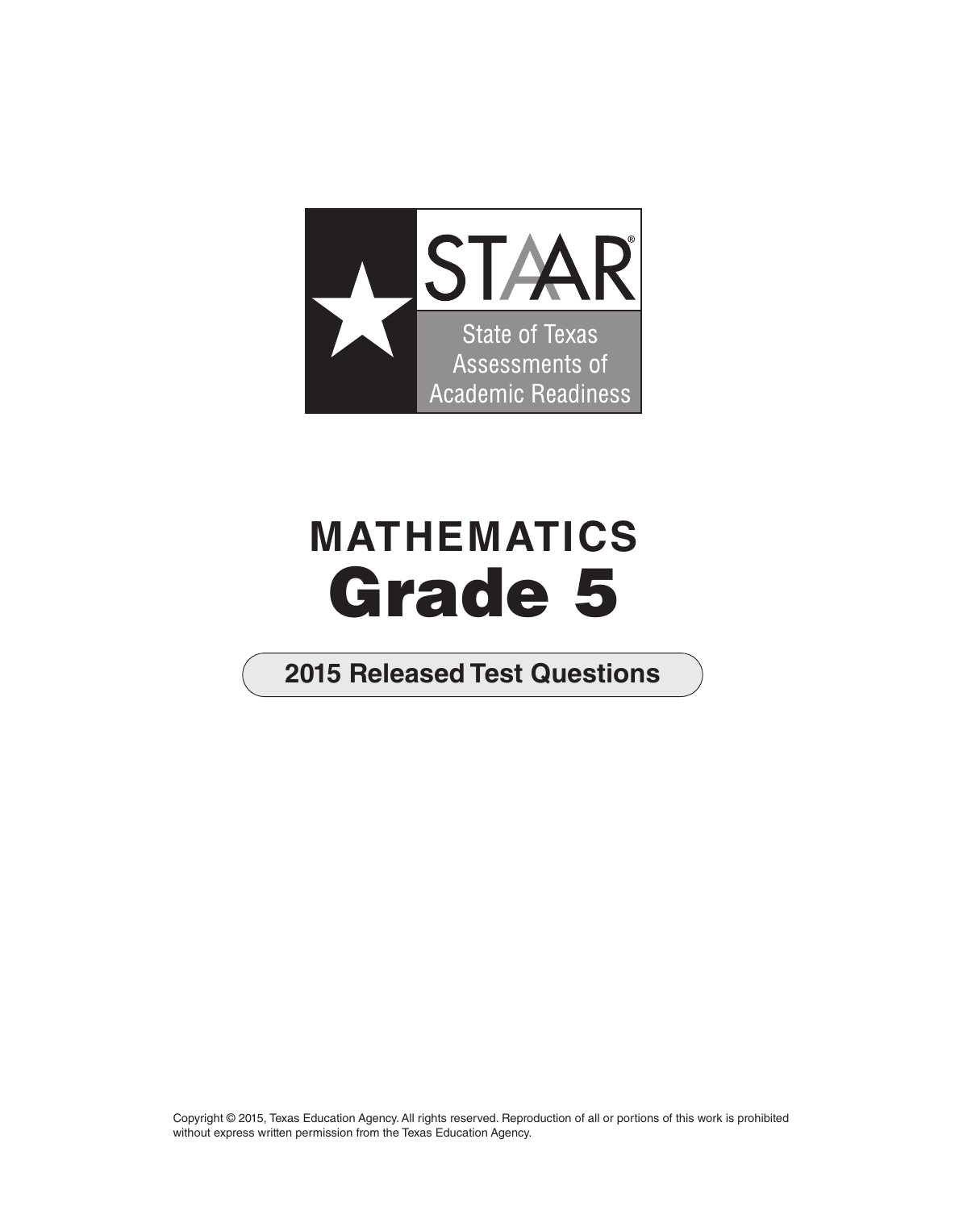**1** The table shows the masses of four rocks.

| Rocks |              |  |  |  |  |
|-------|--------------|--|--|--|--|
| Rock  | Mass<br>(kg) |  |  |  |  |
| S     | 0.429        |  |  |  |  |
| т     | 0.438        |  |  |  |  |
| U     | 0.43         |  |  |  |  |
|       | 0.483        |  |  |  |  |

Which number sentence correctly compares the masses of two of the rocks?

- **A**  $0.429 > 0.438$
- **B**  $0.438 < 0.483$
- **C**  $0.429 > 0.43$
- **D**  $0.438 = 0.43$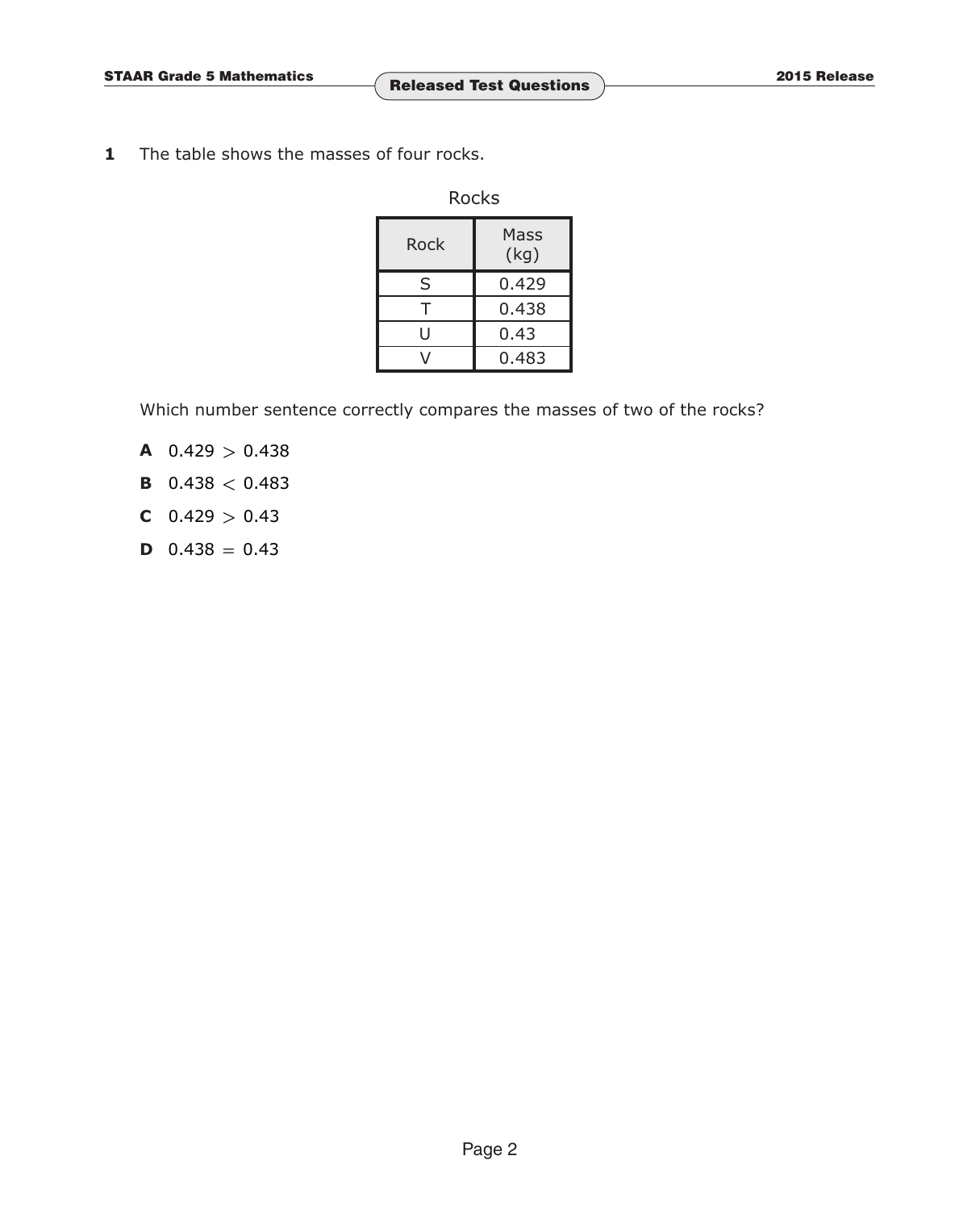**2** An expression is given.

$$
3\times(8+2)\div 2
$$

Which statement is true about the parentheses in this expression?

- **A** The parentheses indicate that  $8 + 2$  should be solved first.
- **B** The parentheses indicate that  $8 + 2$  should be solved last.
- **C** The parentheses indicate that  $2 \div 2$  should be solved last.
- **D** The parentheses indicate that  $3 \times 8$  should be solved first.

**3** What is the value of this expression?

$$
[36 + (3 \times 2)] \div 6
$$

- **A** 7
- **B** 37
- **C** 13
- **D** 42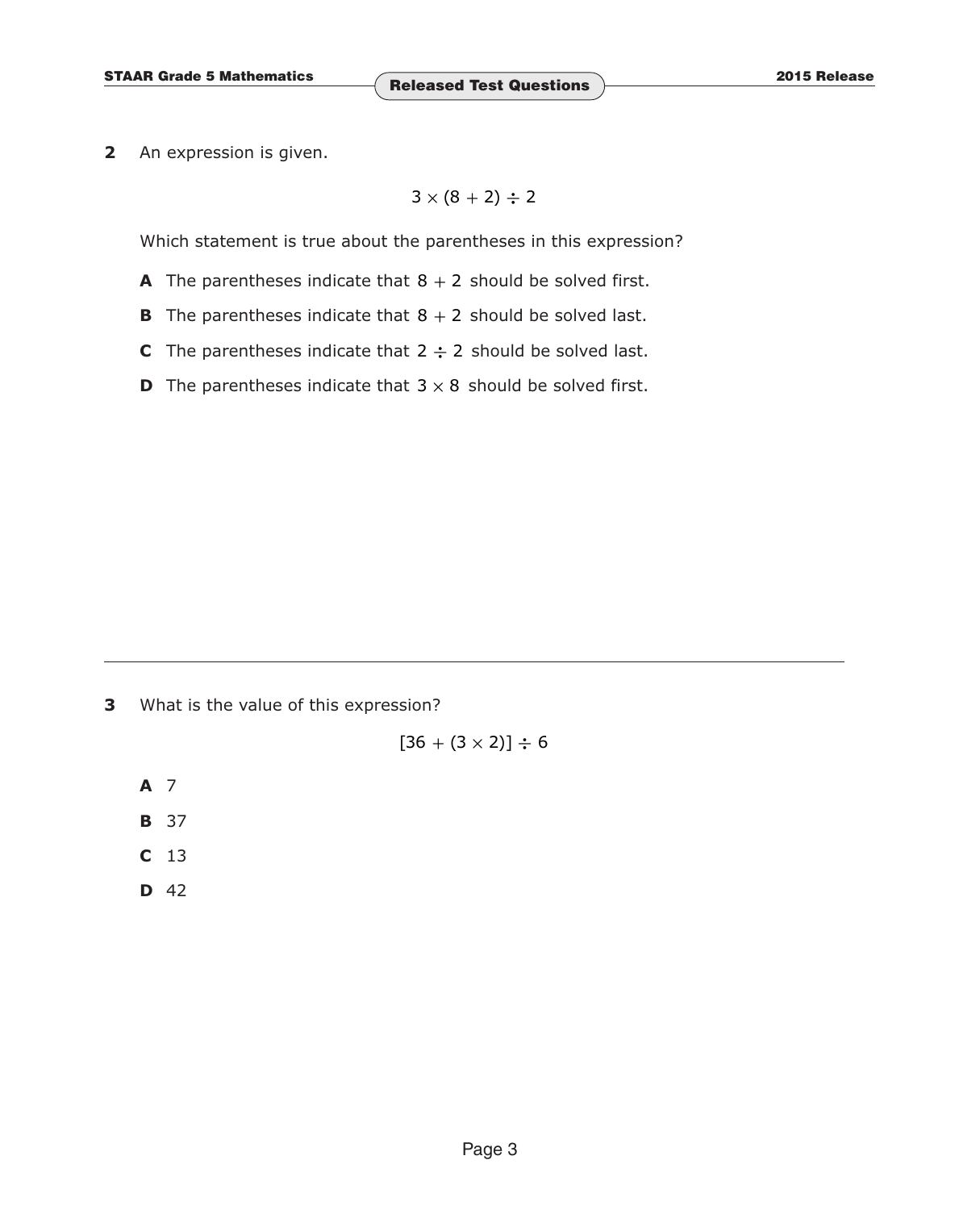**4** The hundredths model in the figure is shaded to represent the multiplying of two numbers.



Which equation can be represented by the shaded parts of the model?

- **A**  $80 \times 40 = 3,200$
- **B**  $0.08 \times 0.04 = 0.32$
- **C**  $0.80 \times 0.40 = 0.32$
- **D**  $0.08 \times 0.04 = 0.032$

- **5** Denise spent \$3.45 on snacks every day for 11 days. What is the amount of money Denise spent on these snacks?
	- **A** \$379.50
	- **B** \$14.45
	- **C** \$37.95
	- **D** \$6.90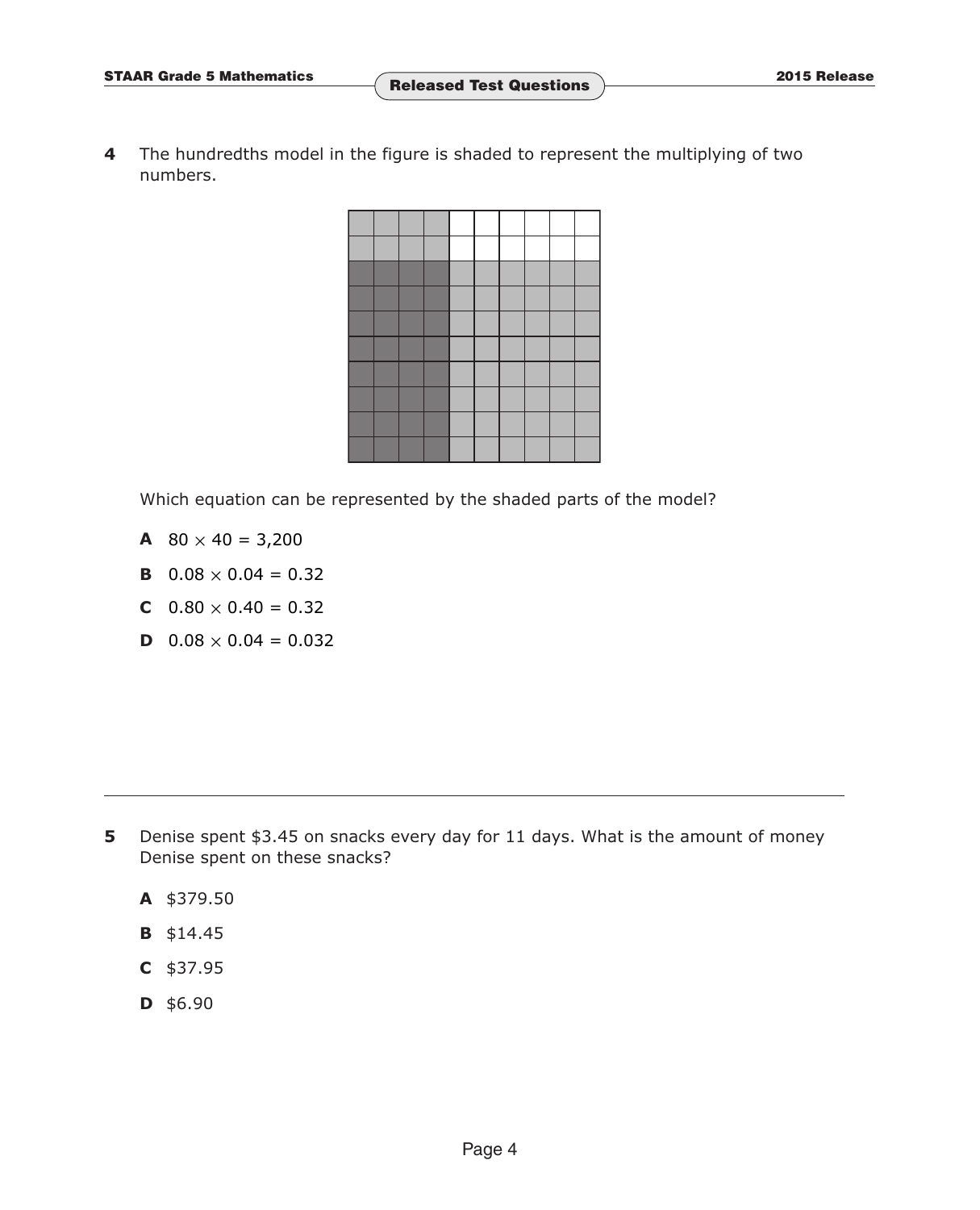**6** The model is shaded to represent two and sixty-hundredths.

This model represents an equation.



Which equation is represented by this model?

- **A**  $2.50 \times 5 = 12.5$
- **B** 2.60  $\div$  5 = 0.52
- **C**  $52 \times 5 = 260$
- **D** 2.06  $\div$  5 = 0.412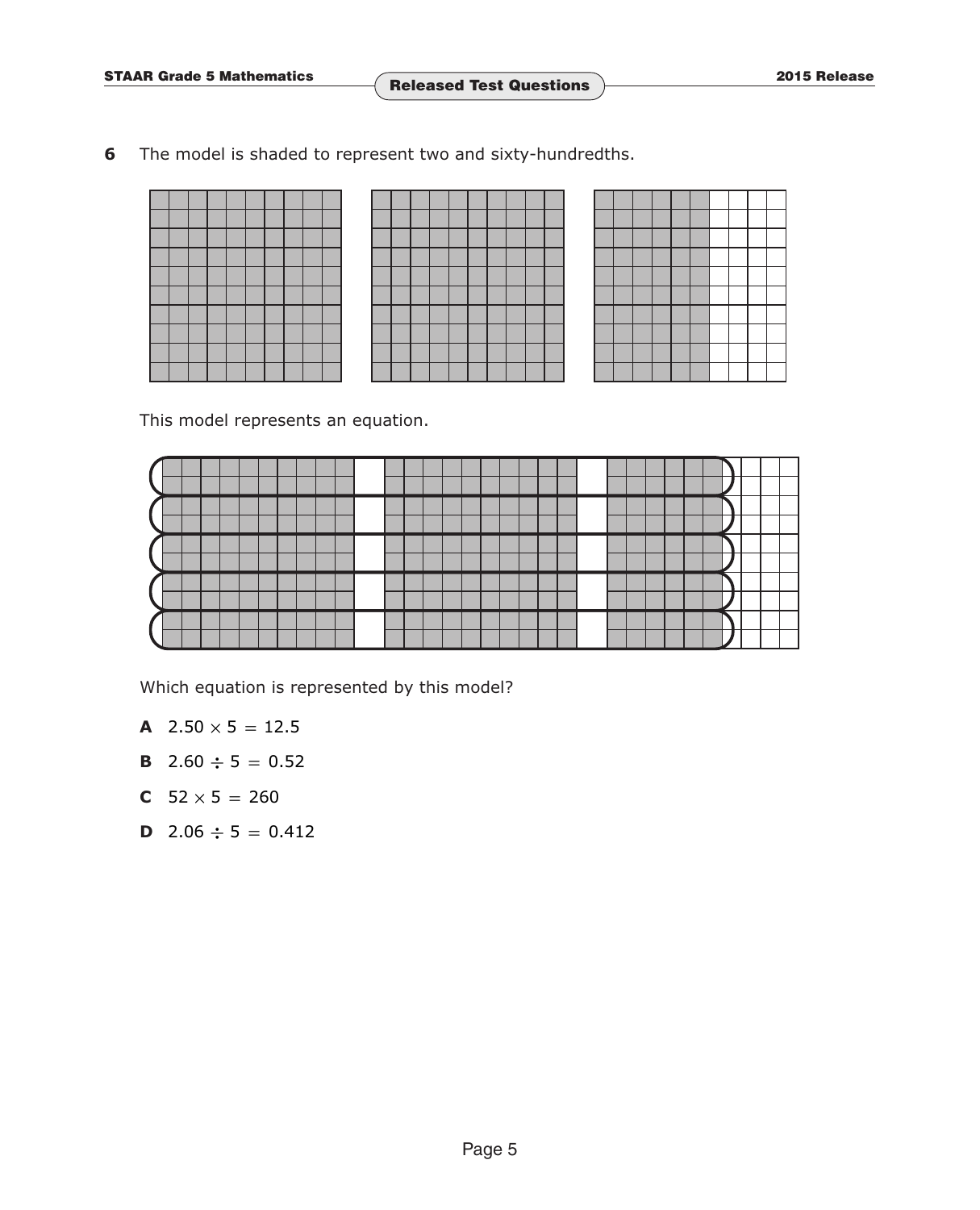- **7** Anthony has a goal of saving \$96.20. He will save the same amount each week for 13 weeks. How much will Anthony need to save each week in order to meet his goal?
	- **A** \$7.40
	- **B** \$7.52
	- **C** \$7.04
	- **D** \$7.31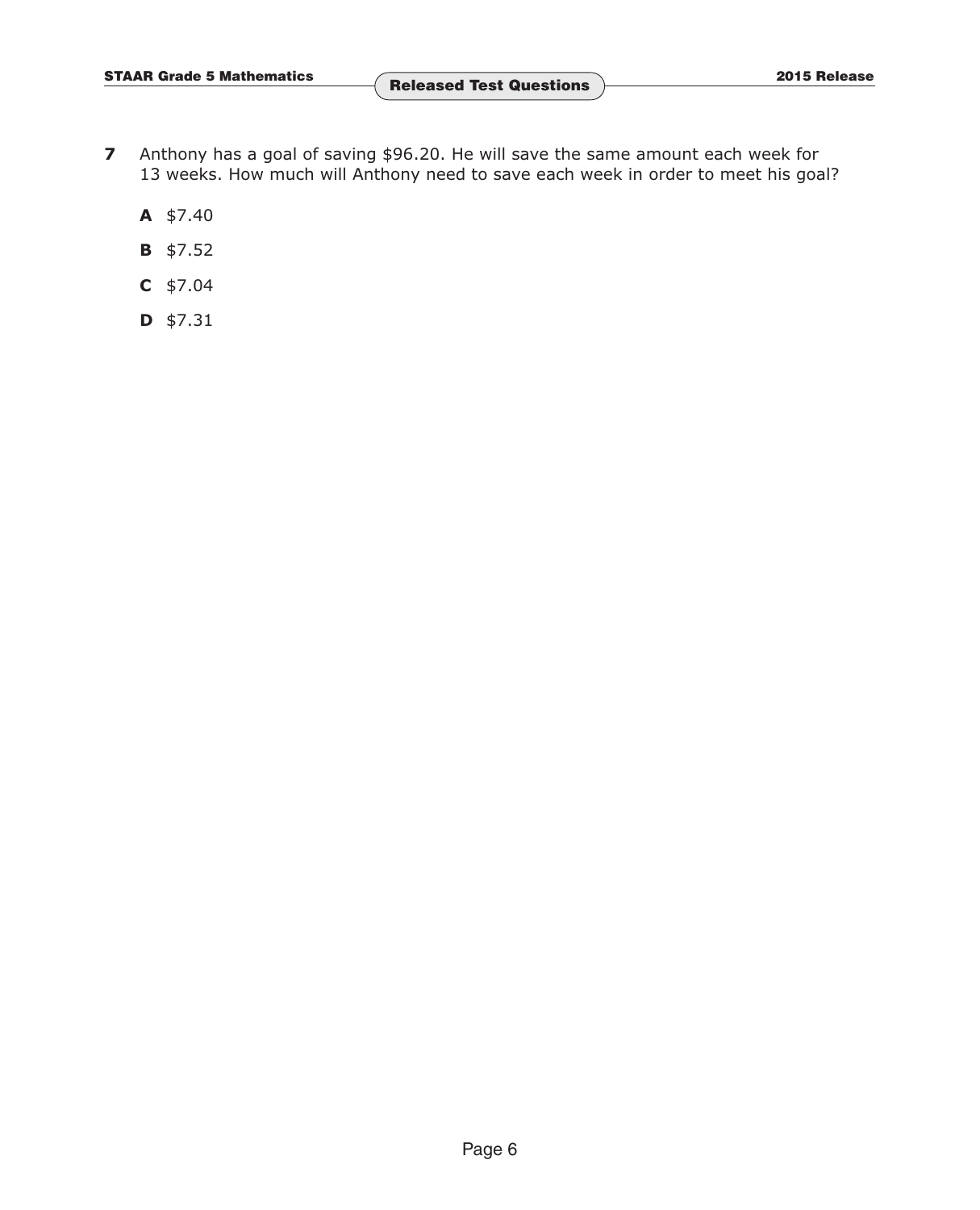**8** Mrs. Ali collected notebook paper from her students at the beginning of the school year. The model is shaded to show the fraction of this notebook paper that Mrs. Ali used in each of the three months.

| First month  |  |  |  |  |
|--------------|--|--|--|--|
| Second month |  |  |  |  |
| Third month  |  |  |  |  |

What fraction of the notebook paper Mrs. Ali collected was used during these three months?

 $\mathsf{A} \quad \frac{3}{5}$ 8  $\mathbf{B} \quad \frac{7}{5}$ 8  $\frac{3}{2}$ 14

 $\frac{1}{2}$ 8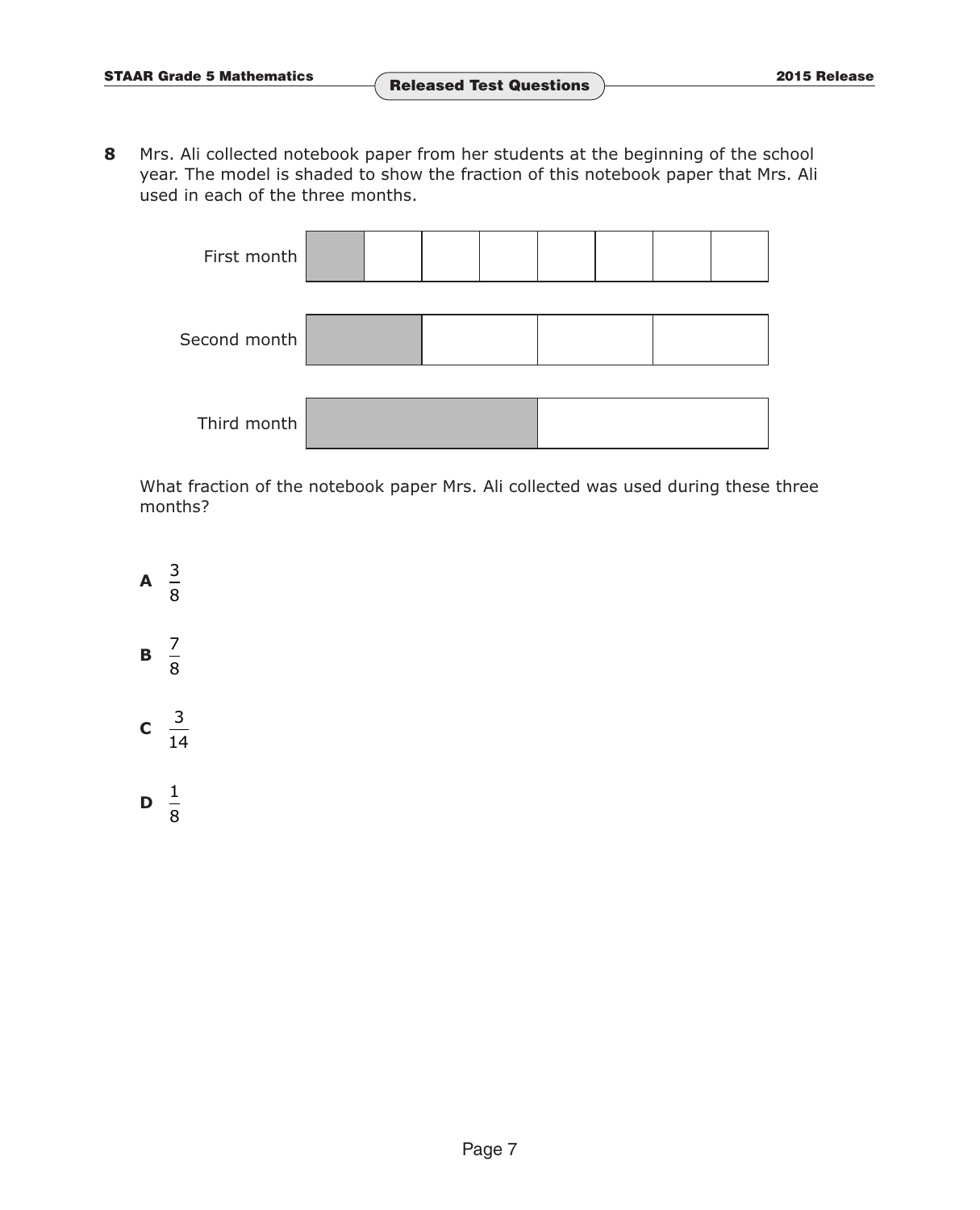Г

٦

**9** Weather delayed  $\frac{4}{6}$  of the 24 flights departing from an airport. All the departing flights are listed in the chart.

| Departing Flights |            |  |  |  |
|-------------------|------------|--|--|--|
| Flight $#111$     | Flight #90 |  |  |  |
|                   |            |  |  |  |

| Flight $#48$  | Flight $\#111$ | Flight $#90$  | Flight $#38$  |
|---------------|----------------|---------------|---------------|
| Flight $#112$ | Flight $#222$  | Flight $#134$ | Flight $#46$  |
| Flight $#23$  | Flight $#564$  | Flight $#56$  | Flight $#116$ |
| Flight $#12$  | Flight $#72$   | Flight #765   | Flight $#677$ |
| Flight $#17$  | Flight $#86$   | Flight #89    | Flight #422   |
| Flight $#65$  | Flight #329    | Flight #88    | Flight #499   |

How many flights departing from the airport were delayed by weather?

**A** 18

**B** 4

**C** 16

**D** 8

- **10** The regular price of a calculator is \$12.30. Warren paid 75¢ less than the regular price for the calculator. He also paid \$1.48 for a pad of paper. What is the total amount Warren paid for these two items?
	- **A** \$13.03
	- **B** \$14.03
	- **C** \$14.53
	- **D** \$13.83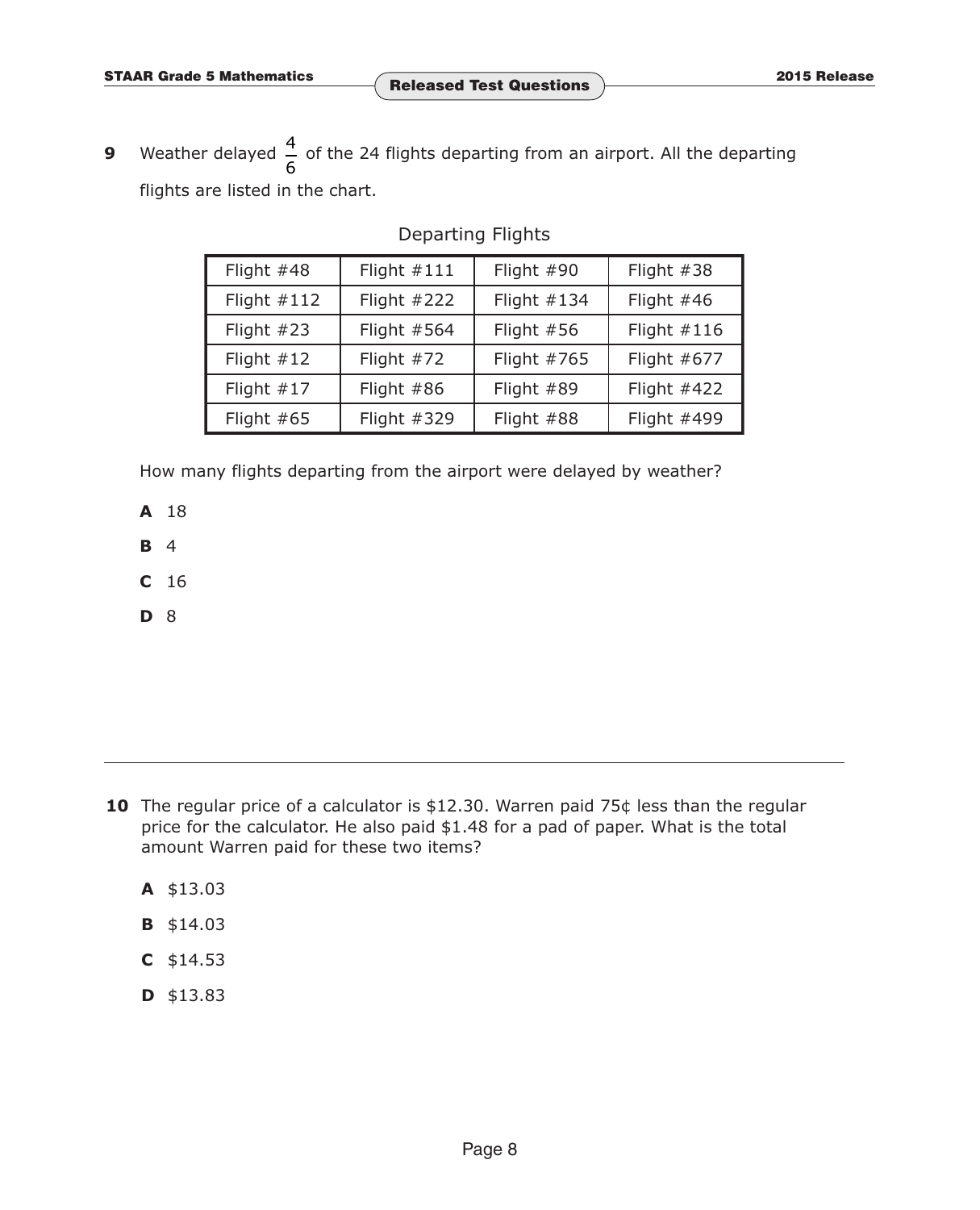- **11** Malia had 15 lb of birdseed. She fed her birds  $\frac{1}{5}$  lb of birdseed every day until all the birdseed was gone. For how many days did Malia feed the birdseed to her birds?
	- **A** 20 days
	- **B** 3 days
	- **C** 90 days
	- **D** 75 days

- **12** Pedro ordered 24 boxes of baseballs. Each box contained 16 baseballs. Pedro used 8 of these baseballs during a game. Which equation can be used to find *b*, the total number of these baseballs that Pedro did not use during the game?
	- $A$  *b* =  $(24 + 16) 8$
	- **B**  $b = (24 \times 16) 8$
	- **C**  $b = (24 16) \div 8$
	- **D**  $b = (24 \times 16) + 8$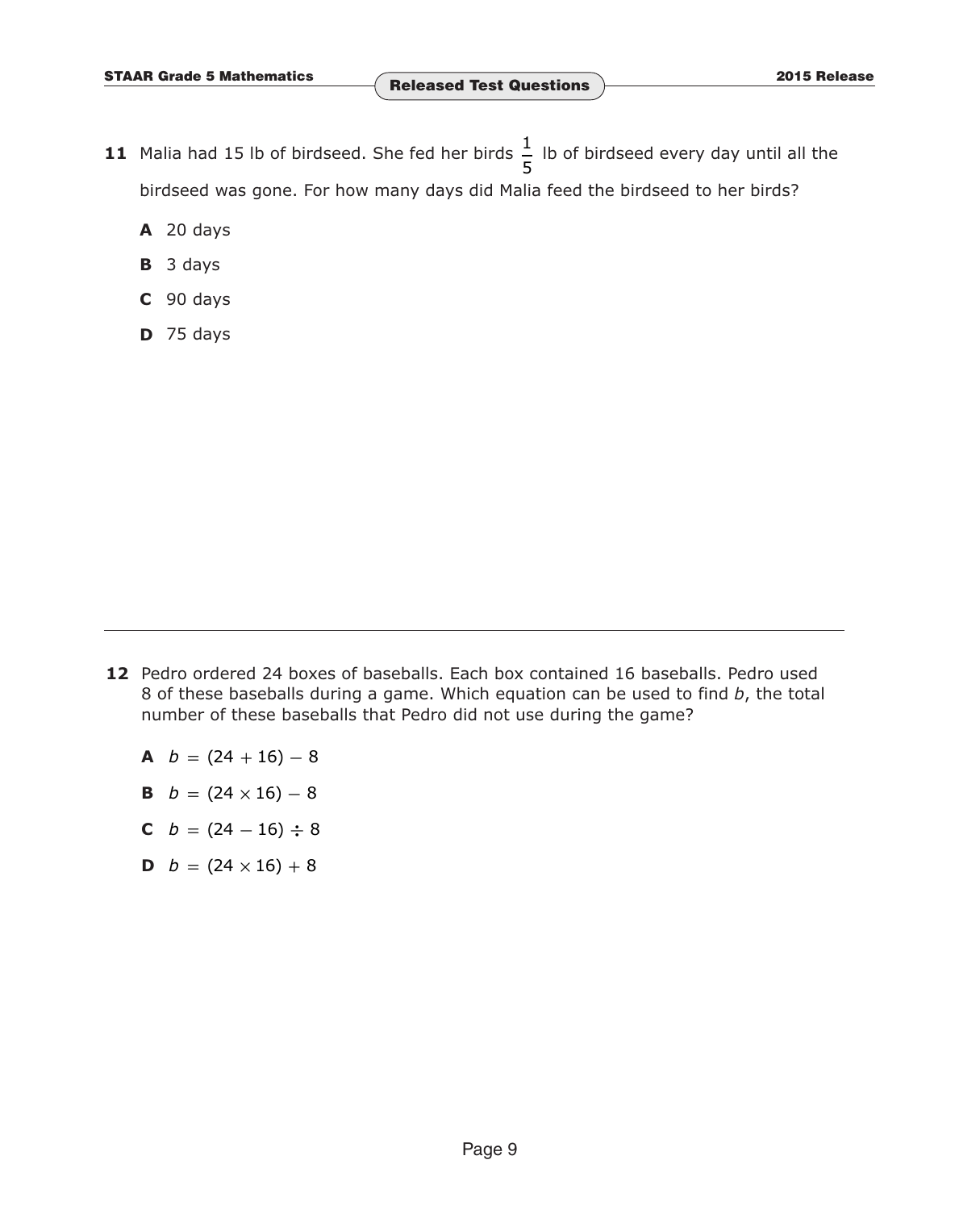13 The ordered pairs for the points on the coordinate plane satisfy the equation  $y = x + 3$ .



Which of these tables shows other points that satisfy the equation  $y = x + 3$ ?

| A |  |  |  |
|---|--|--|--|

|  |    | 12 | 15 | 18  |
|--|----|----|----|-----|
|  | 12 | 15 | 18 | -21 |

| Β | 12 | 15 | 18 | -21. |
|---|----|----|----|------|
|   |    | 12 | 15 | 18   |

**D** None of these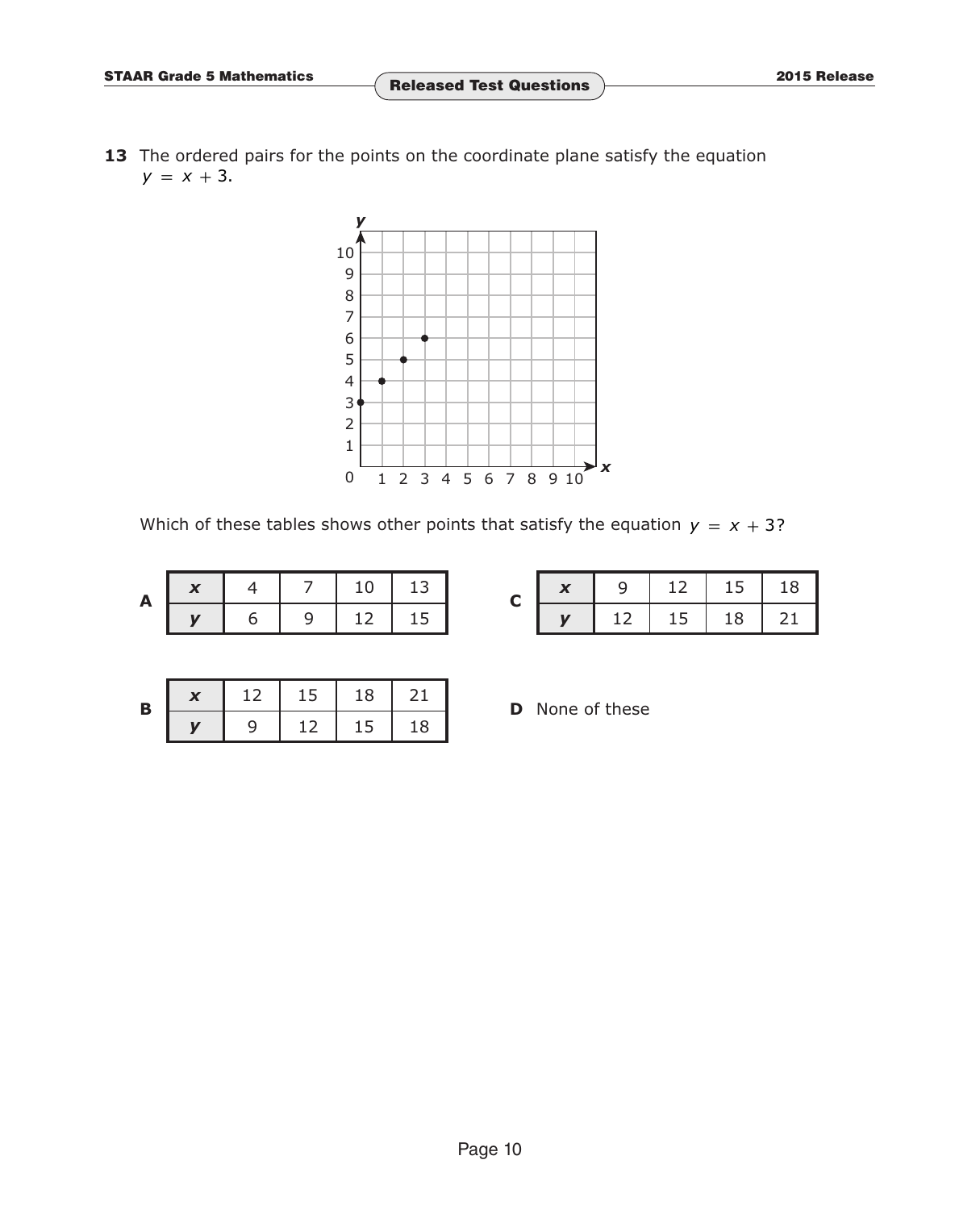**14** The base of a rectangular prism has a length of 15 inches and a width of 13 inches. What is the area of this base of the prism in square inches?

Record your answer and fill in the bubbles on your answer document. Be sure to use the correct place value.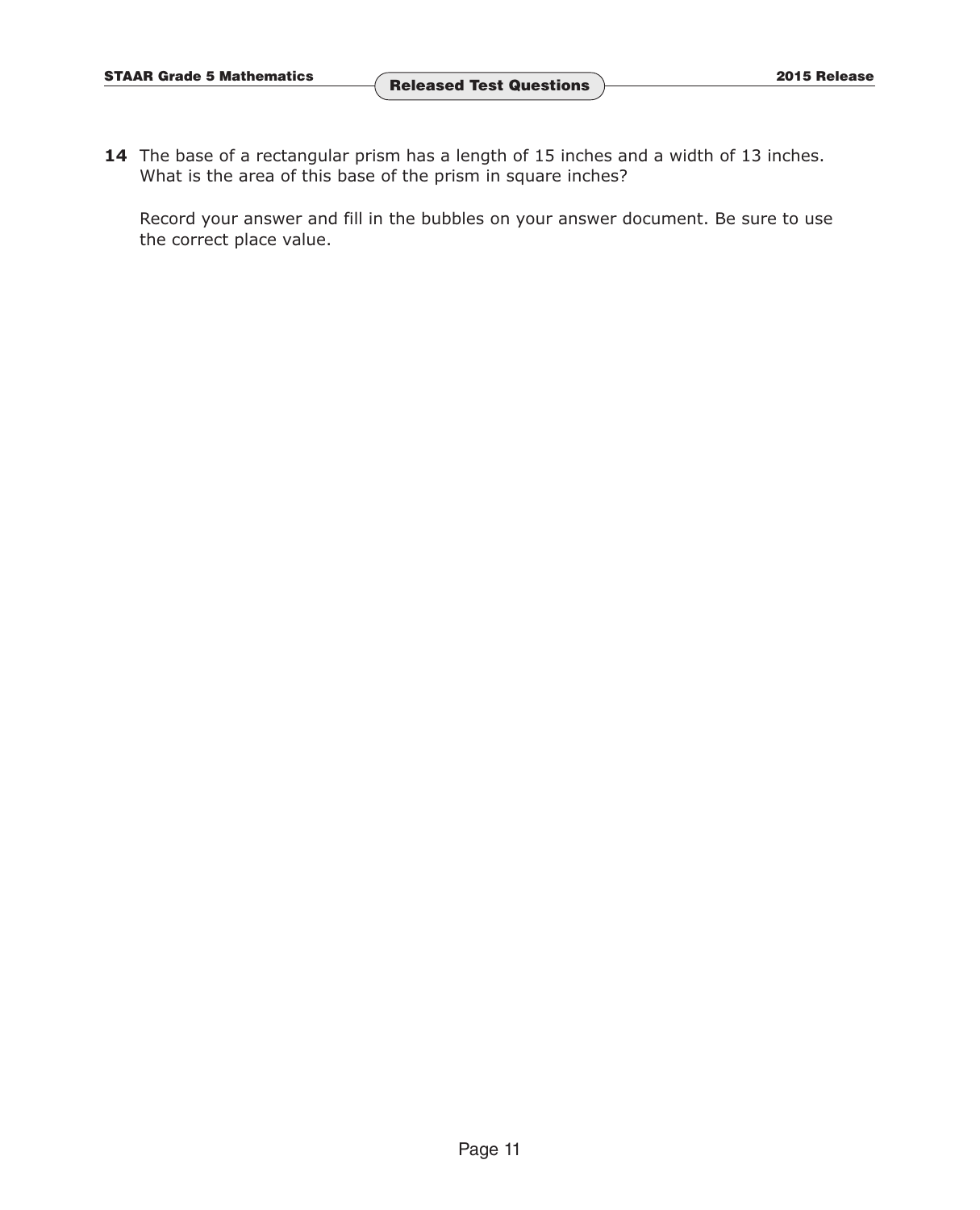15 Alex filled out a graphic organizer about polygons. Here is a section of his graphic organizer.



Which shapes appear to be classified correctly?

- **A** Shapes 1 and 3 only
- **B** Shapes 2 and 4
- **C** Shapes 1, 2, and 3
- **D** Shapes 1, 3, and 4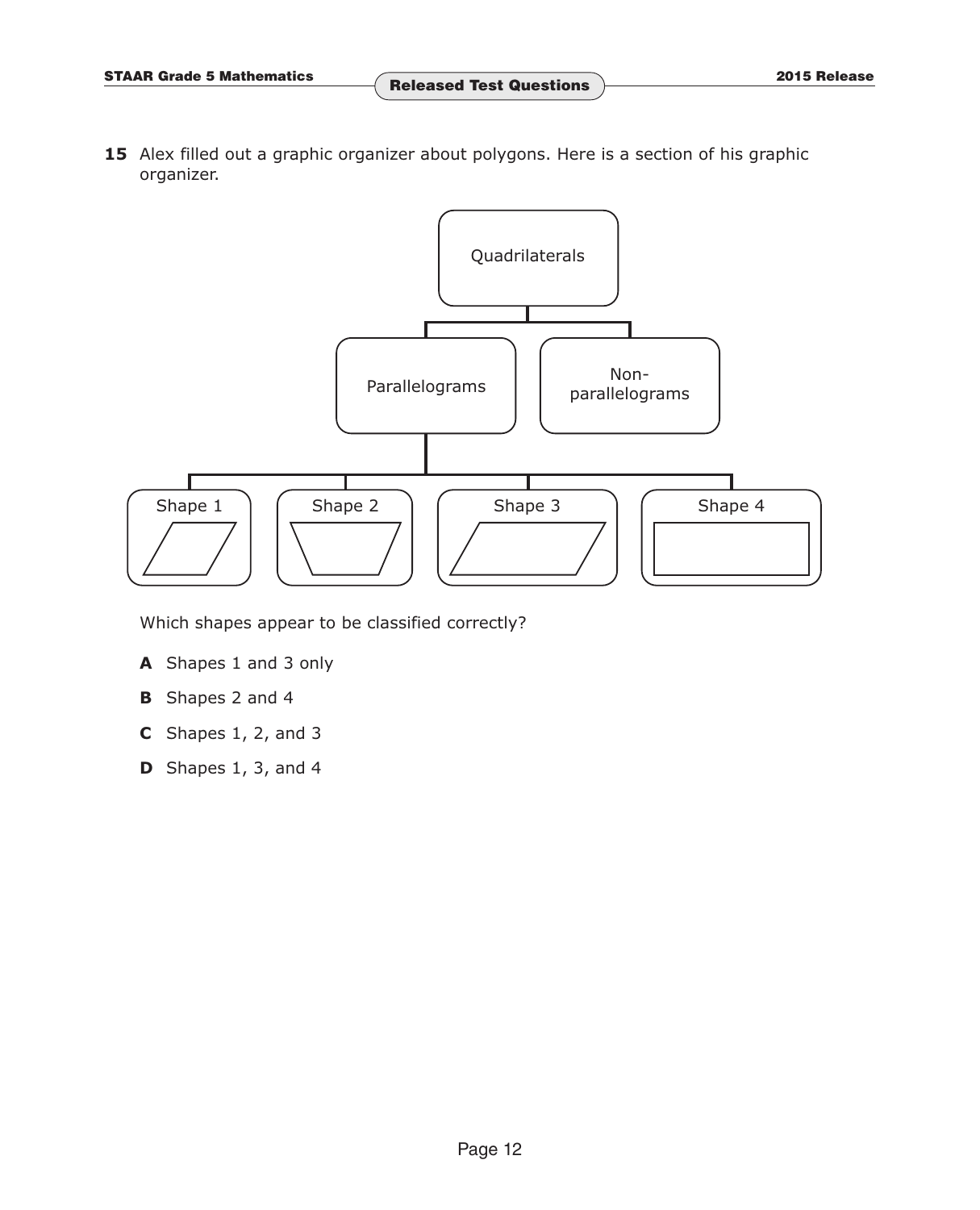**STAAR Grade 5 Mathematics 2015 Release Released Test Questions**

- 16 The ordered pairs below represent three vertices of a trapezoid.
	- $(2, 1), (4, 4), (4, 6)$ 10 9 8 7 6 5 4 3 2 1 1 2 3 4 5 6 7 8 9 10 *y x* 0

Which ordered pair could represent the location of the fourth vertex of this trapezoid?

- **A** (4, 5)
- **B** (10, 9)
- **C** (2, 9)
- **D** (4, 1)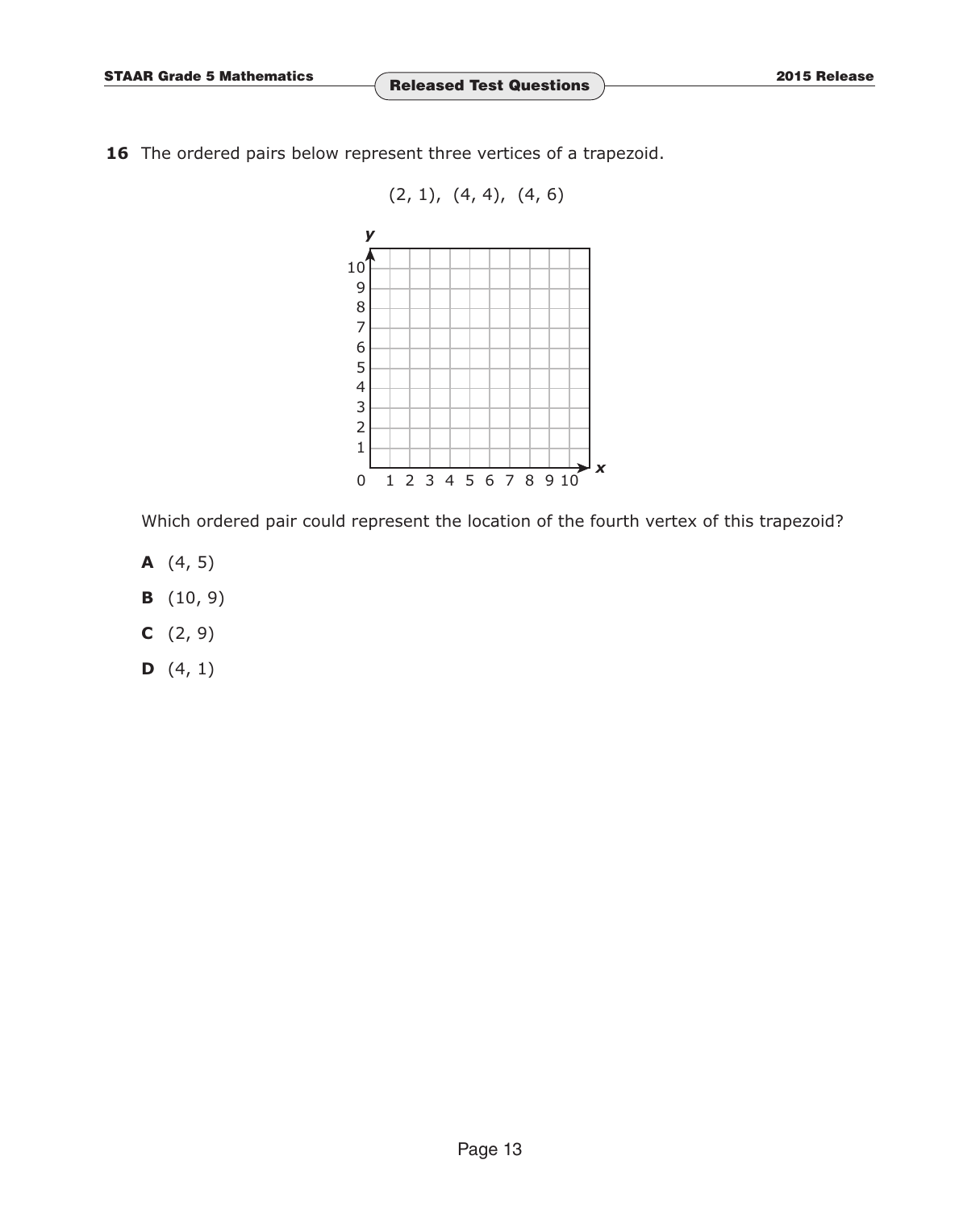17 The thicknesses of the boards Dennis used for a construction project are listed below. These measurements are in inches.



Which dot plot represents these measurements?

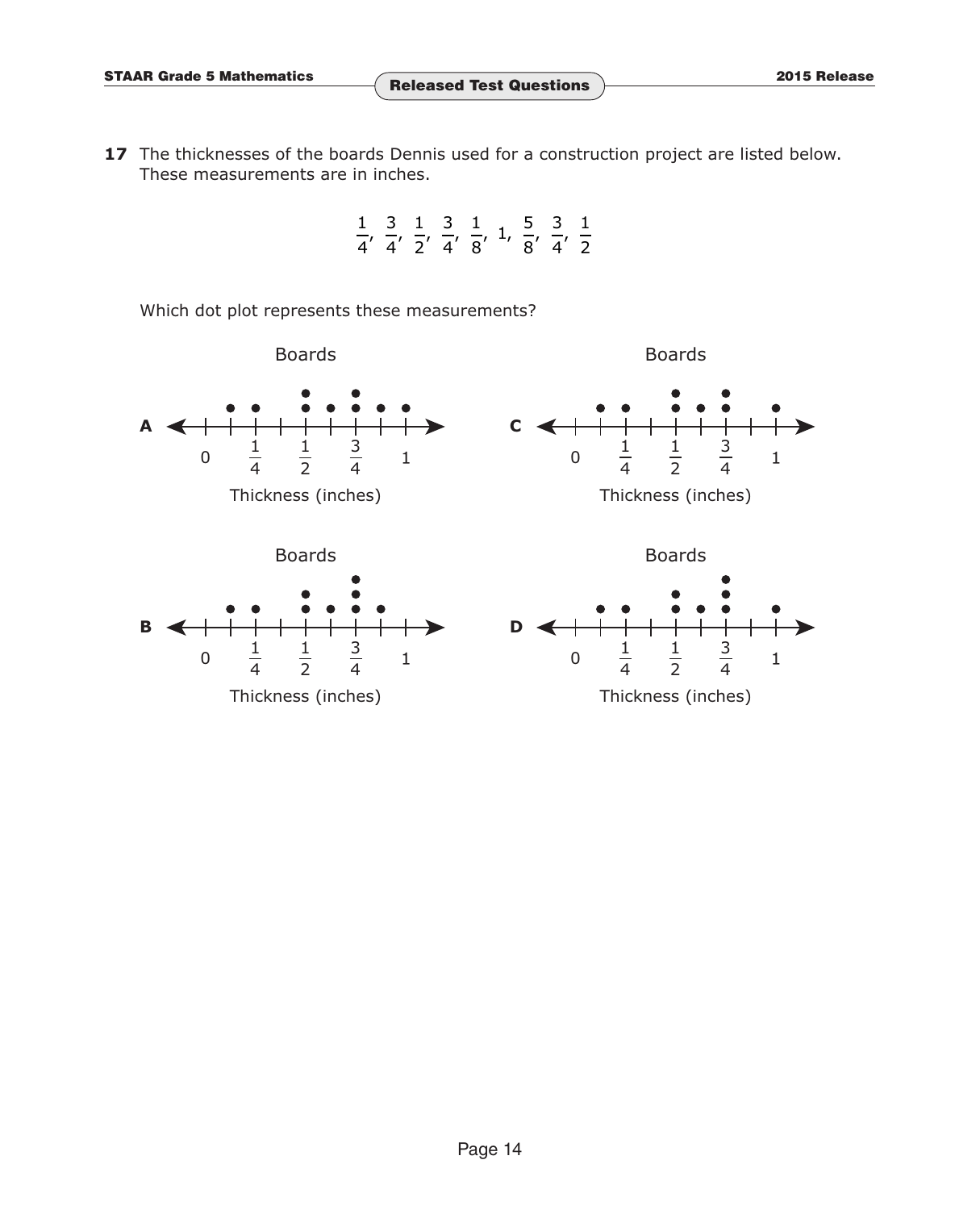**18** The table shows the amount of time eight thunderstorms lasted and the amount of rainfall each thunderstorm produced.

Thunderstorm Data

| Amount of Time,<br>$x$ (hours)      |  |  |    |  |
|-------------------------------------|--|--|----|--|
| Amount of Rainfall,<br>$y$ (inches) |  |  | 14 |  |

Which scatterplot best represents the data?





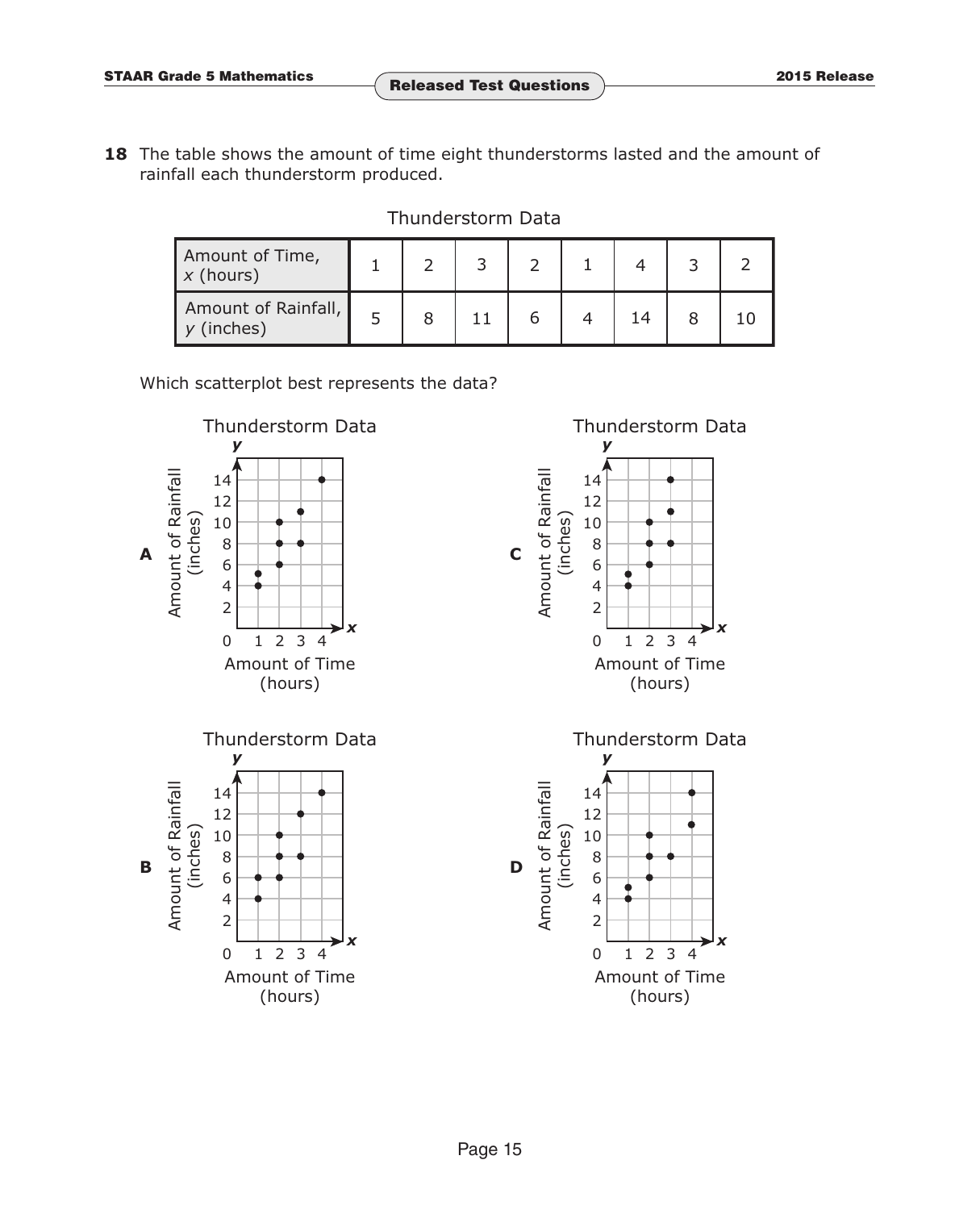19 The frequency table shows the colors that fifth graders preferred for their school shirts.

| Color  | Tally                               | Frequency |
|--------|-------------------------------------|-----------|
| Red    | ₩₩₩₩<br><b>THU THU II</b>           | 32        |
| Blue   | thi thi thi<br><b>THI THI THI</b>   | 35        |
| Green  | ₩₩₩₩<br>Ш                           | 24        |
| Orange | <b>THI THI THI</b>                  | 18        |
| Purple | thi thi thi<br><b>THI, THI, THI</b> | 38        |

Fifth-Grade Shirts

Based on the data in the table, how many students preferred the three colors that had the highest frequencies?

- **A** 38
- **B** 91
- **C** 147
- **D** 105

**20** Ms. Parvin pays a tax every year because she owns a house. Which term best describes this tax?

- **A** Income tax
- **B** Payroll tax
- **C** Sales tax
- **D** Property tax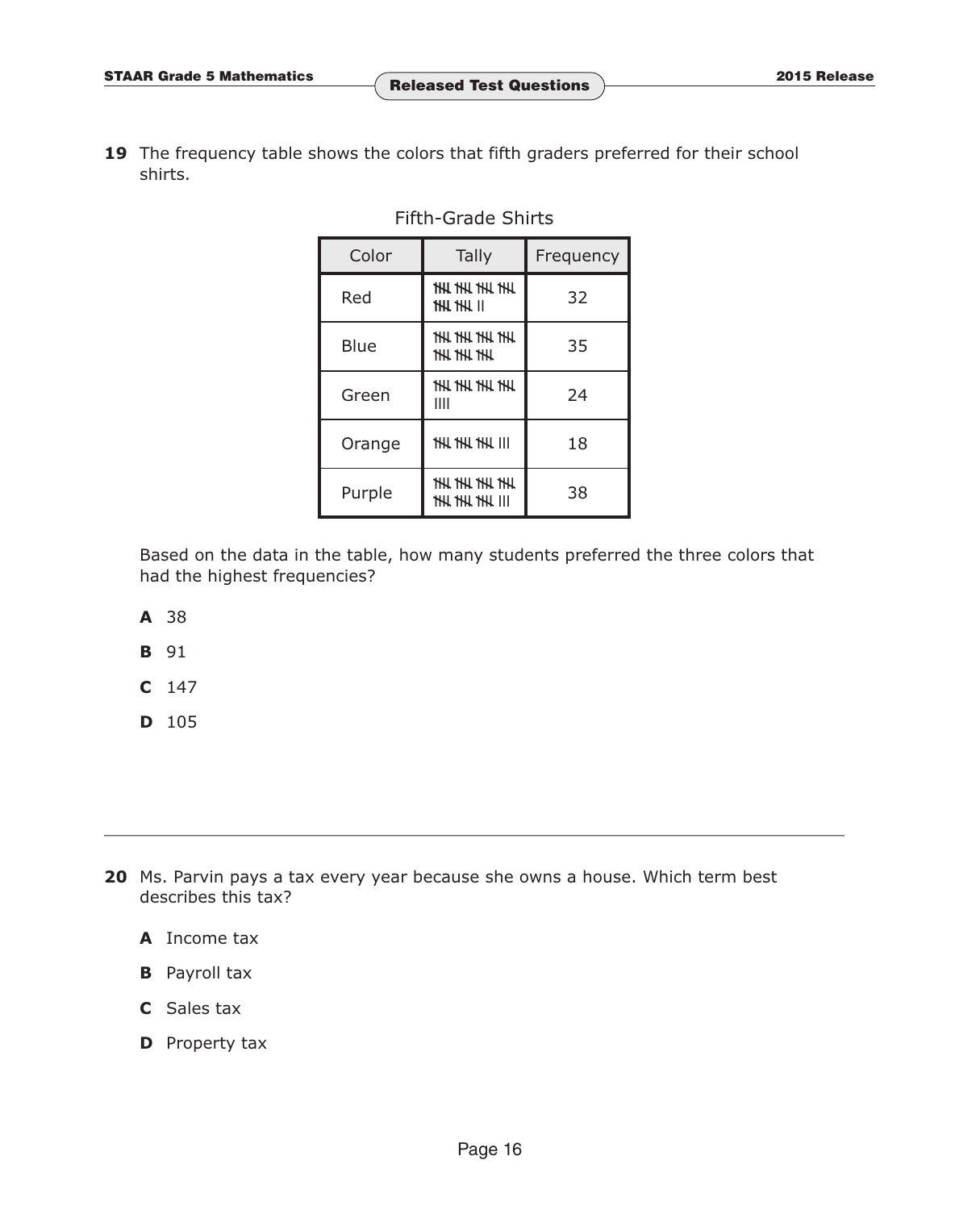- **21** Which of these statements about gross income and net income is true?
	- **A** Gross income is a tax on all income that a worker earns, and net income is a tax paid by an employer based on a worker's wages.
	- **B** Gross income is a tax paid by an employer based on a worker's wages, and net income is a tax on all income that a person earns.
	- **C** Gross income is the amount an employee is paid after deductions and taxes, and net income is the total amount an employee earns before deductions are applied.
	- **D** Gross income is the total amount an employee earns before deductions are applied, and net income is the amount an employee is paid after deductions and taxes.

- **22** This month Mando's expenses are greater than his income. What are two actions Mando can take in order to balance his budget?
	- **A** Increase expenses and decrease income
	- **B** Decrease expenses and decrease income
	- **C** Decrease expenses and increase income
	- **D** Increase expenses and increase income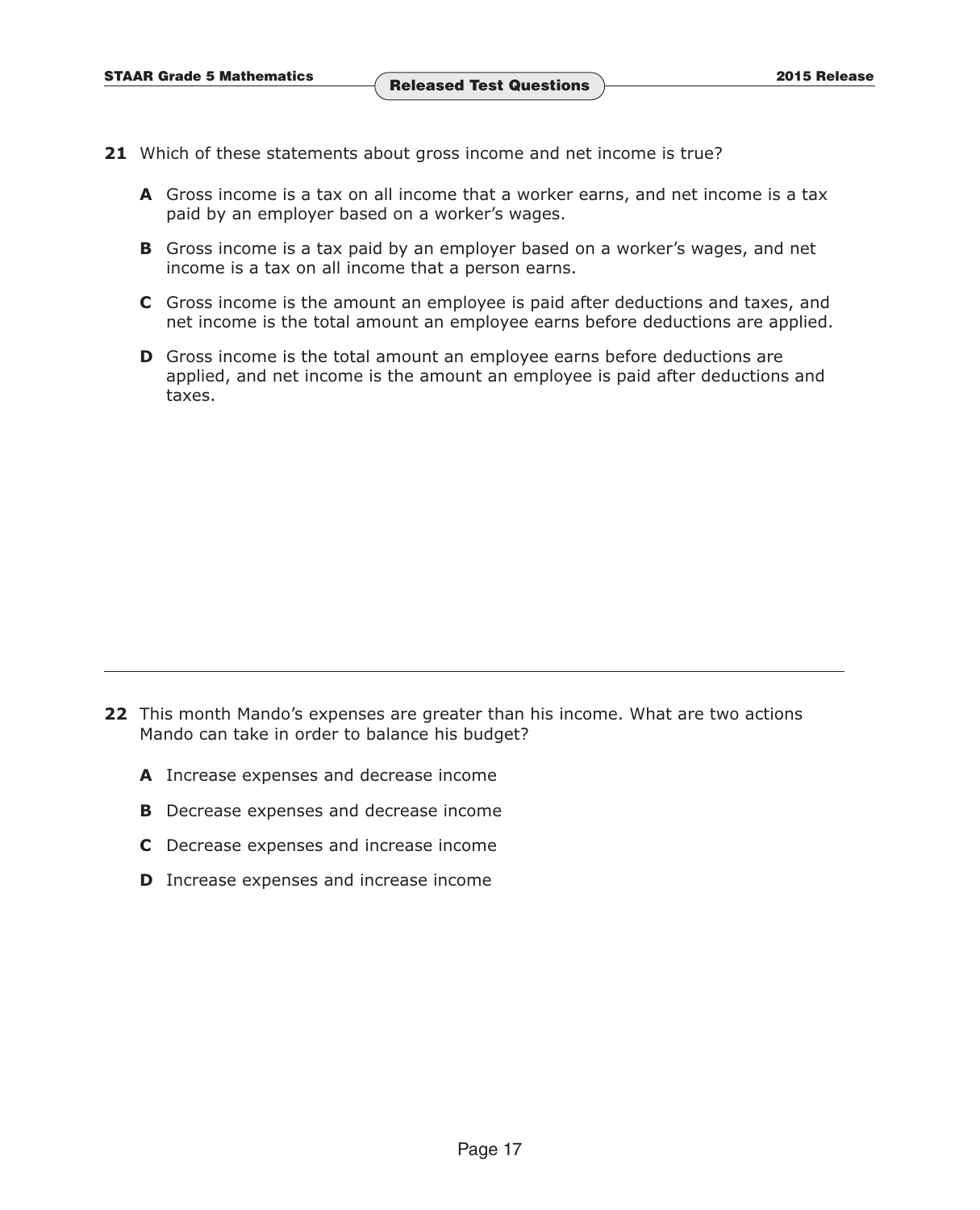**23** Ms. Vonn's monthly budget is shown in the chart. She receives two paychecks per month.

## Ms. Vonn's Budget

| Income                 | <b>Expenses</b>           |  |  |
|------------------------|---------------------------|--|--|
| Work paycheck  \$1,200 | House payment  \$900      |  |  |
| Work paycheck  \$1,200 | Car payment               |  |  |
|                        | Utilities  \$350          |  |  |
|                        | Groceries  \$250          |  |  |
|                        | Gas \$200                 |  |  |
|                        | Insurance \$150           |  |  |
|                        | Retirement savings  \$250 |  |  |

Ms. Vonn's budget is balanced every month. How much is Ms. Vonn's monthly car payment?

- **A** \$2,400
- **B** \$300
- **C** \$500
- **D** \$2,100